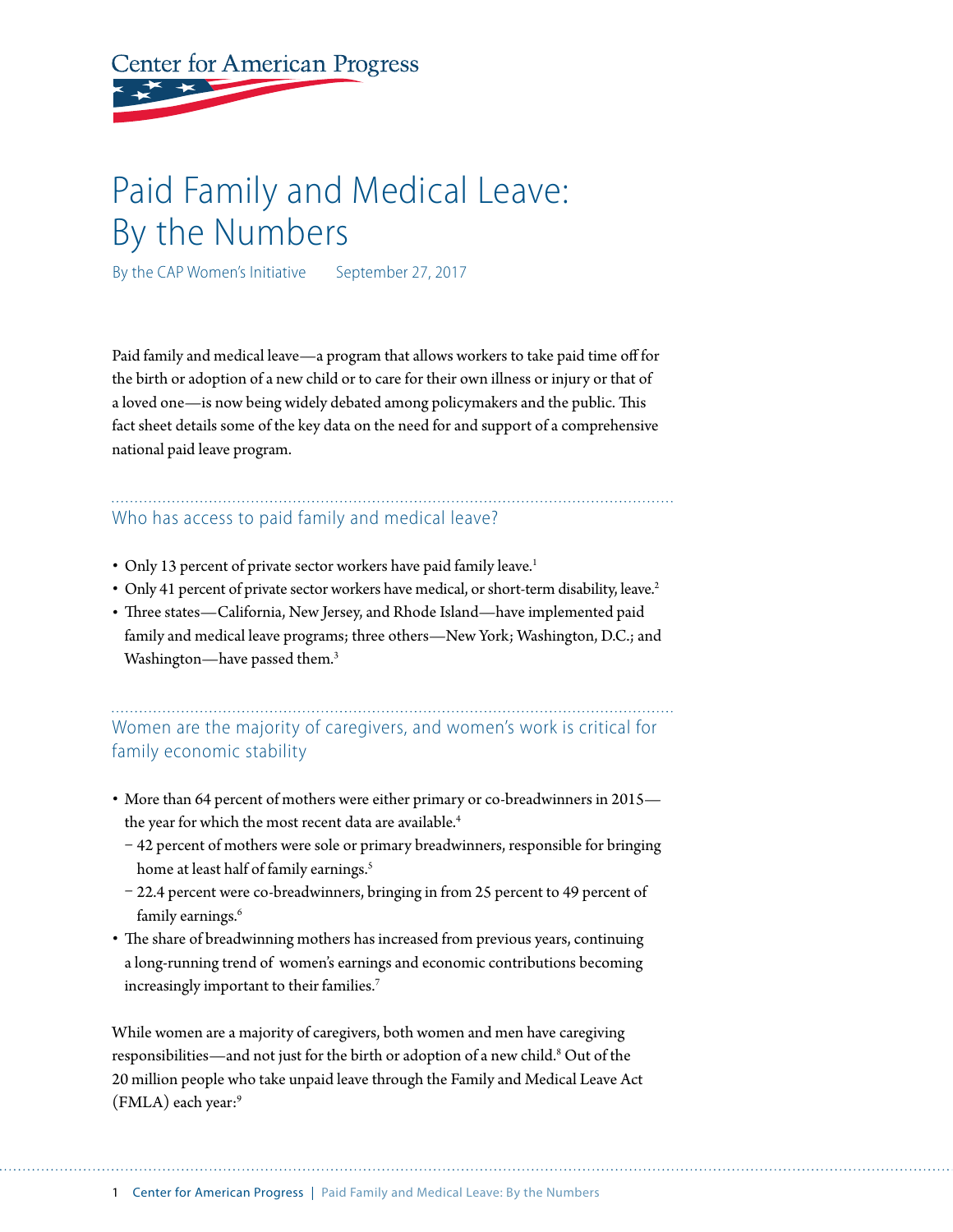- 21 percent use it for the birth or adoption of a new child.
- 73 percent use it to care for their own injury or illness or that of a loved one.
	- 55 percent is used for an employee's own medical condition.
	- $-18$  percent is used to care for the health conditions of a child, spouse, or parent.<sup>10</sup>

## What are the costs and economic impacts of not having paid leave?

- Working families in the United States lose at least \$20.6 billion in wages every year due to a lack of access to paid family and medical leave.<sup>11</sup>
- Lack of access to paid family and medical leave also has long-term economic effects, including lower labor force participation and reduced lifetime earnings as a result of time taken out of the labor force.
	- In California, implementation of the state's paid family and medical leave program led to an 8 percent increase in labor force participation of family caregivers in the short run and a 14 percent increase in labor force participation of family caregivers in the long run.<sup>12</sup>

## Experience of business with paid leave

Nearly 10 years after the implementation of paid family and medical leave in California, a study found that:

- Nine out of 10 employers reported that paid family leave had a "positive effect" or "no noticeable effect" on productivity, performance, and profitability.
- On turnover and employee morale, 96 percent and 99 percent of employers, respectively, reported either "a positive effect" or "no noticeable effect."
- 87 percent of employers reported no added costs due to the paid family leave program, and 9 percent of employers reported cost savings.<sup>13</sup>

#### Small businesses support paid leave

- Recent polling shows that 70 percent of small-business owners think it is important to establish a gender-neutral federal paid family and medical leave program that workers can use to care for themselves or a family member. Forty-two percent believe that establishing such a program is "very important."<sup>14</sup>
- This support among small-business owners is growing. In 2013, a similar poll found that 45 percent of small-business owners supported proposals to create a publicly administered paid family and medical leave program.<sup>15</sup> In just four years, that number has grown to 70 percent.<sup>16</sup>
- 61 percent of small-business owners support using a combination of employer and employee contributions to administer paid family and medical leave.<sup>17</sup>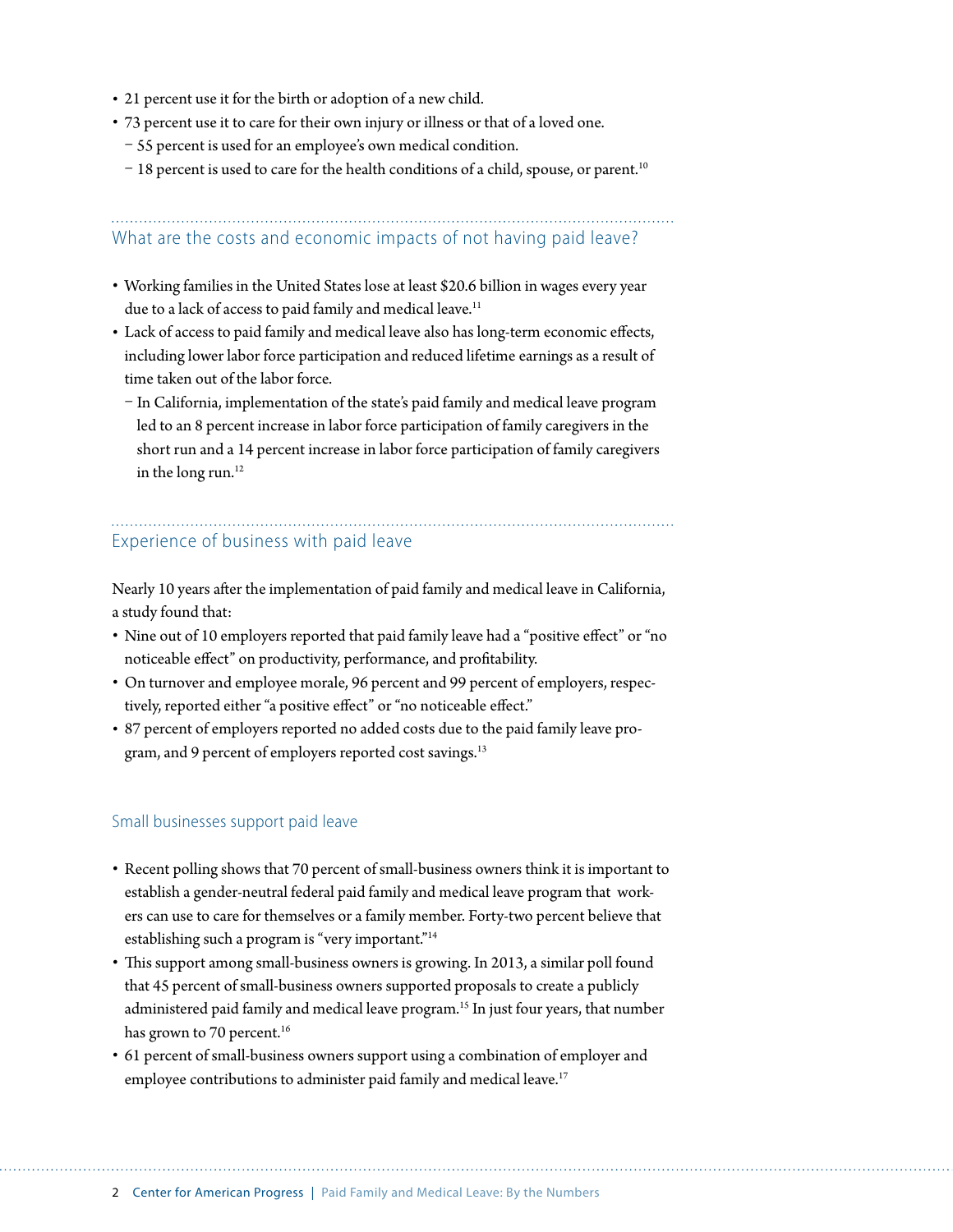### Broad public support for paid family and medical leave

Almost 70 percent of those who voted for President Donald Trump support a national social insurance program for paid family and medical leave, alongside 89 percent of those who voted for Hillary Clinton.<sup>18</sup>

## Working families need comprehensive paid family and medical leave

These data clearly show that working families need a comprehensive paid family and medical leave plan that addresses all of their caregiving needs. Here are the key features of a paid leave plan that meets the needs of working families:<sup>19</sup>

#### 1. Available to all workers

Paid family and medical leave should be available to people regardless of the size or industry of their employers and whether they work full time, part time, or are selfemployed. Workers should also have the ability to relocate or switch jobs without losing access to leave, and it must be gender neutral in the amount of leave offered.

#### 2. Comprehensive and specific in addressing serious family and medical needs

This includes addressing a serious health condition of oneself or a family member; caring for a new baby, a newly adopted child, or a newly placed foster child; or addressing the needs that may arise from a family member's deployment in the military.

#### 3. Affordable and cost-effective

A paid leave plan should replace enough of a worker's usual wages to support the time they need for care without jeopardizing their ability to afford basic necessities. It should also should coordinate with existing benefits offered by employers and state and federal programs and be affordable for employers.

#### 4. Inclusive

To ensure that a paid family leave plan recognizes today's diverse families and care responsibilities, it should be inclusive in its definition of "family," including covering care for elders and recognizing same-sex families.

#### 5. Available without adverse employment consequences

Any paid leave plan must include provisions to protect workers against discrimination or retaliation for needing or taking leave. It should not force employees to give up important workplace rights or labor protections in order to use paid leave.